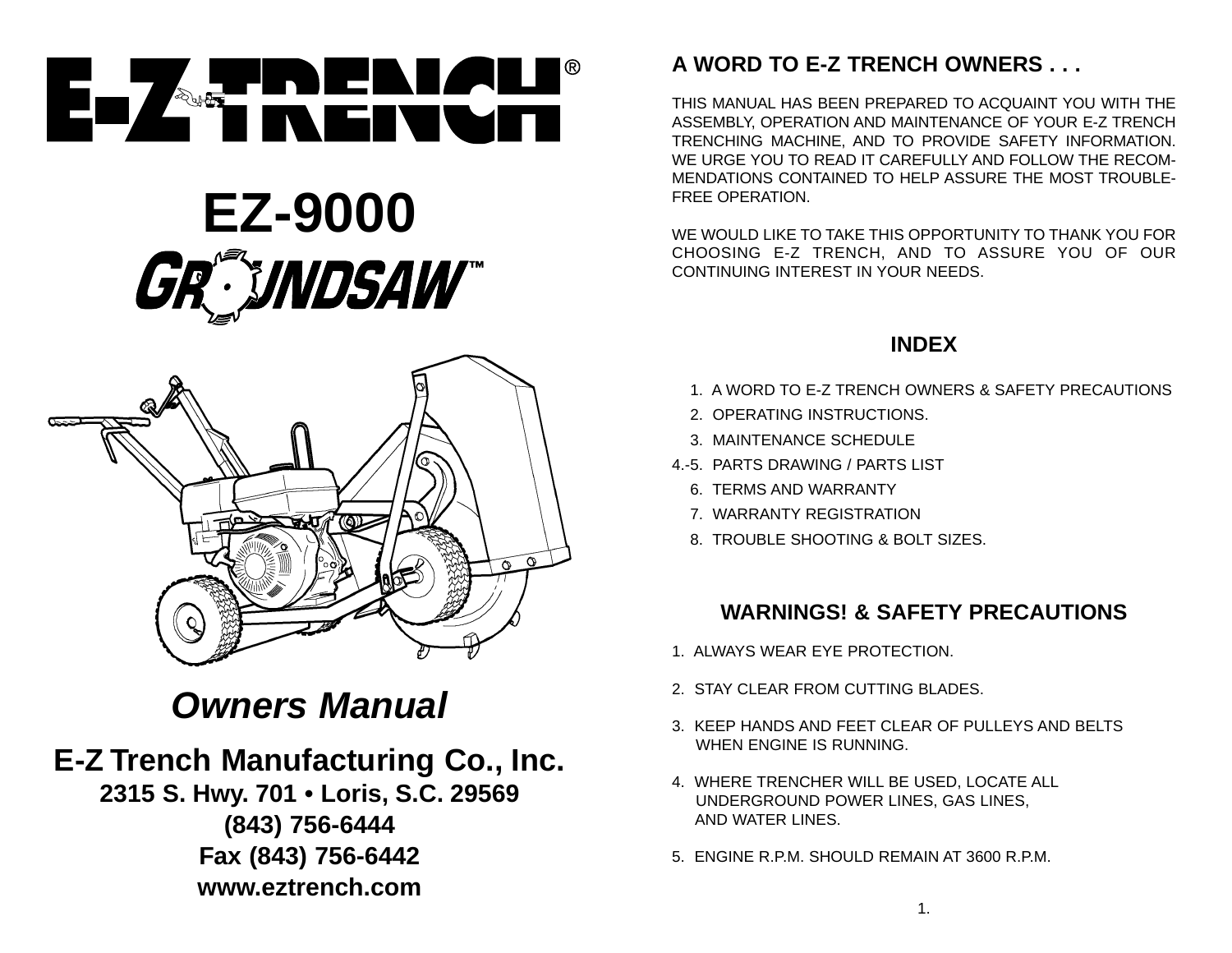# **EZ9000 OPERATING INSTRUCTIONS**

- 1. FILL CRANKCASE WITH OIL. (SEE PAGE 3 MAINTENANCE SCHEDULE. FOLLOW INSTRUCTIONS OF ENGINEMANUFACTURER.
- 2. START ENGINE.
- 3. ENGAGE BELT DRIVE UNIT WITH HAND LEVER (EZ15) TO ROTATE DIGGING BLADE.
- 4. SLOWLY LOWER THE BLADE BY TURNING DEPTH ADJUSTCRANK (8012) UNTIL DESIRED DEPTH IS REACHED.
- 5. PULL THE MACHINE BACKWARD. BEGIN TRENCHING SLOWLYUNTIL FAMILIAR WITH THE MACHINE AND SOIL CONDITIONS.
- 6. TO PREVENT CLOGGING, KEEP INSIDE OF HOUSING CLEAN.
- 7. NOTE: PROPER BELT TENSION, 1/8" OR WHEN A DIME WILL FIT SNUGLY BETWEEN COIL SPRING. CAUTION: DO NOT OVER TIGHTEN BELT. (See Illustration).



ADJUST BELT TENSION WITH (8180) QUICK ADJ. ASSY.

8. **AFTER MACHINE HAS RUN APPROXIMATELY ONE HOUR:RE-ADJUST CHAIN IN GEAR BOX BY SLIDING GEAR BOX DOWN. THIS IS DONE BY LOOSENING THE THREE BOLTSAND PULLING THE GEAR BOX DOWN, AND TIGHTEN BOLTS.**



# **EZ9000 GROUNDSAWTM MAINTENANCE SCHEDULE**

| Perform at every indicated month or<br>operating hour interval, whichever<br>comes first. | Every<br>Use | First<br>month<br>or<br>20 Hrs. | Every<br>or<br>50 Hrs. | Every<br>3 months 6 months<br>or<br>100 Hrs. |
|-------------------------------------------------------------------------------------------|--------------|---------------------------------|------------------------|----------------------------------------------|
| Check blade and bits*                                                                     |              |                                 |                        |                                              |
| Check engine oil & air filter                                                             | ∩            |                                 |                        |                                              |
| Lubricate pivot points after washing                                                      |              |                                 |                        |                                              |
| Snug castle nut on top of jack                                                            |              | ∩                               |                        | ∩                                            |
| Tighten any loose bolts                                                                   |              | ◠                               |                        |                                              |
| Change engine oil**                                                                       |              | ∩                               | ∩                      |                                              |
| Tighten chain in gearbox (pg 2)                                                           |              |                                 | ∩                      |                                              |
| Check air pressure of tires                                                               |              |                                 | ∩                      |                                              |
| Clean air filter or replace                                                               |              |                                 |                        |                                              |

\*Replace carbide bits before carbide tips are completely worn.

See tips below on proper bit installation.

\*\*Break in engine with petroleum based oil, then switch to E-Z Trench™ specially formulated synthetic.

## **MAINTENANCE TIPS**

- 1. DO NOT OVERTIGHTEN NUT ON BACKSIDE OF LARGEPULLEY (EZ40). IT ONLY NEEDS TO BE SNUG.
- 2. KEEP CASTLE NUT ON TOP OF JACK SNUG.
- 3. TO REPLACE BITS:
	- A. INSERT 2 STRAIGHT BITS DIRECTLY ACROSS FROMEACH OTHER.
	- B. NEXT, INSERT THE LEFT AND RIGHT BITS BY PLACING THEM IN THE SLOT THAT BENDS IN THE SAME DIRECTIONAS THE BIT. (REMEMBER THAT THE CARBIDE SHOULD FACE LEFT WHEN YOU ARE FACING THE MACHINE FROMTHE BLADE SIDE.)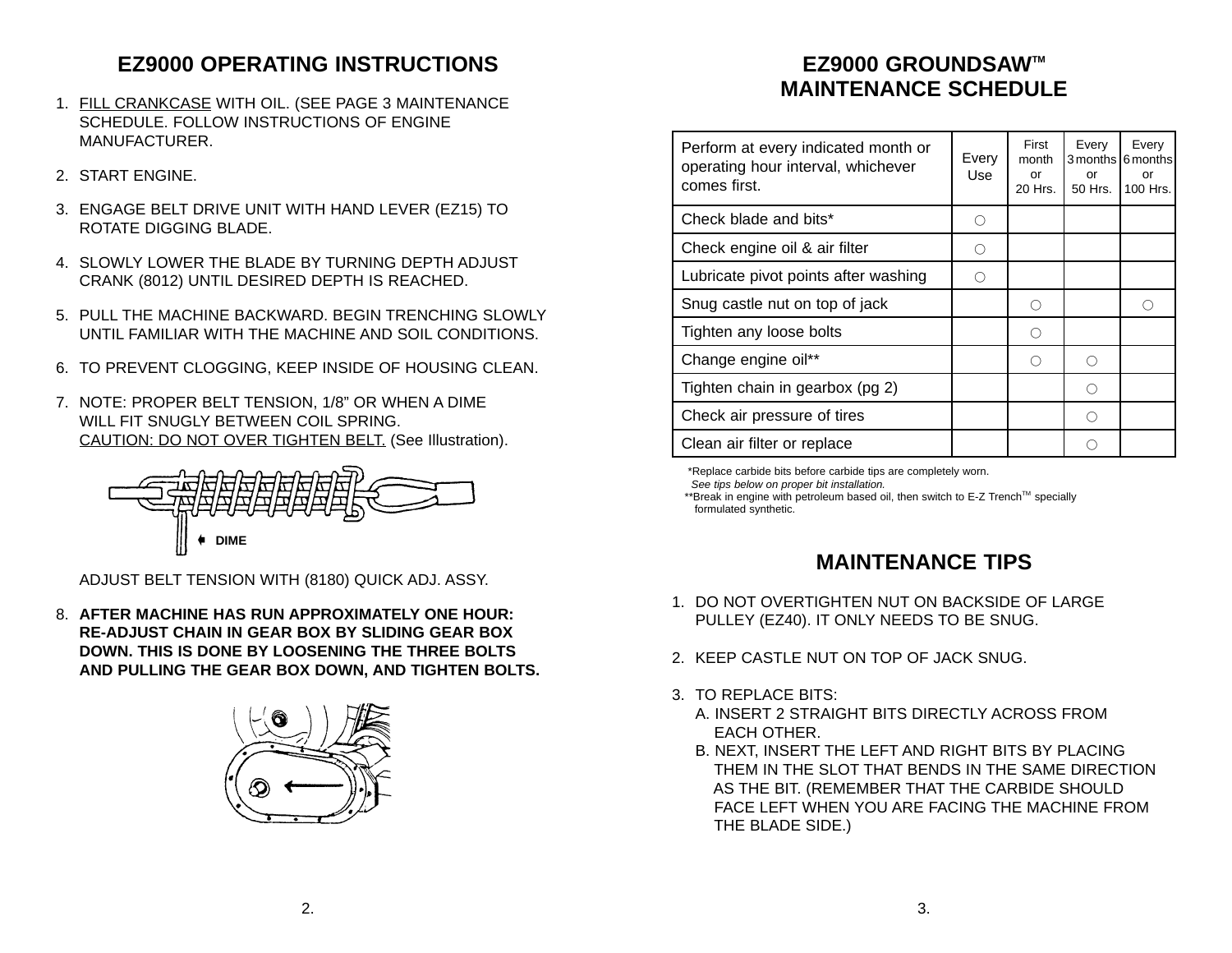

4.

. Since the contract of the contract of the contract of the contract of the contract of  $5$ .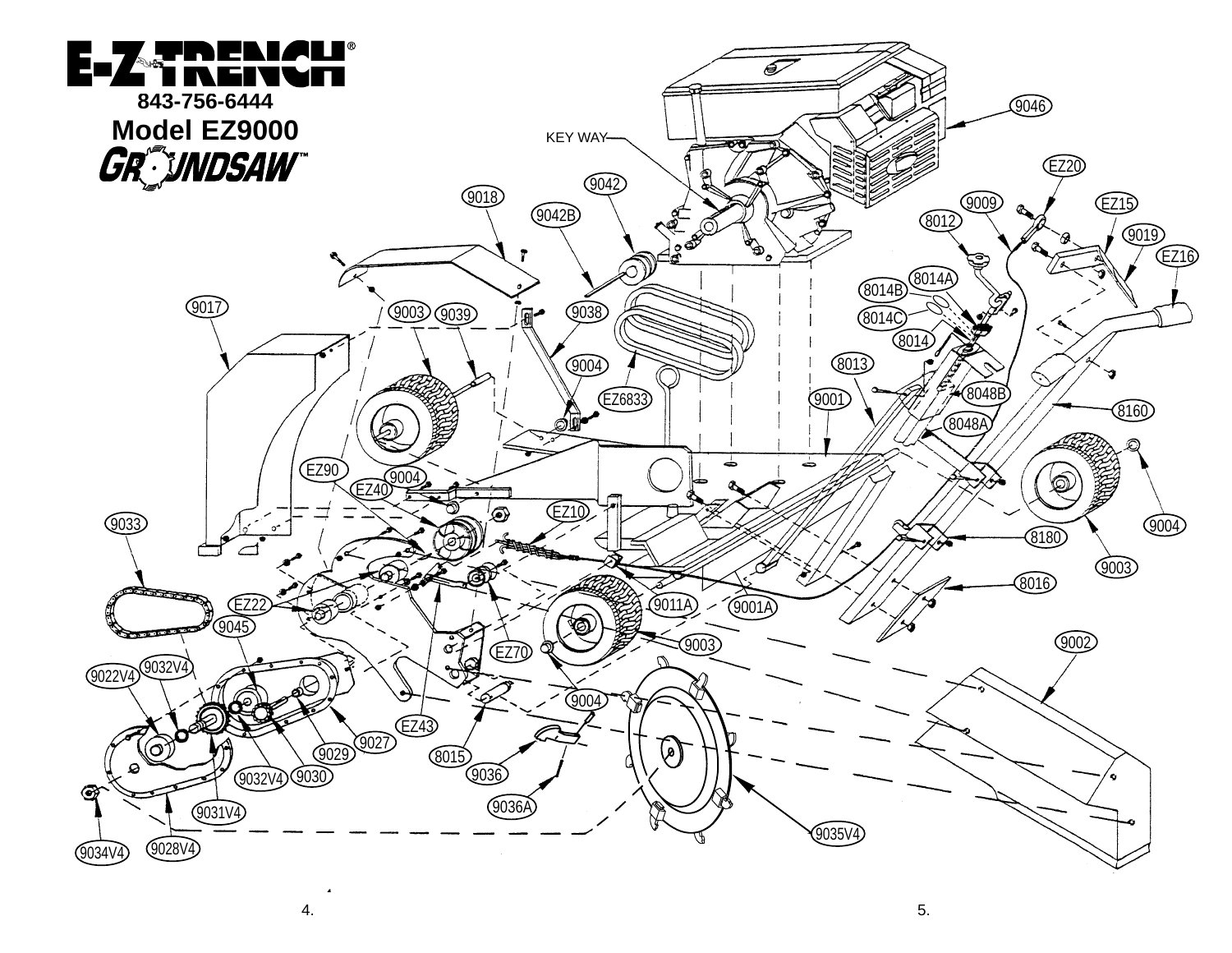#### **Model EZ9000PARTS LIST**

| Part#<br>#EZ10<br>#EZ15<br>#EZ16<br>#EZ20<br>#EZ22<br>#EZ40<br>#EZ43<br>#EZ70<br>#EZ90<br>#EZ6833<br>#8012<br>#8013<br>#8014<br>#8014A<br>#8014B<br>#8014C<br>#8015<br>#8016<br>#8048<br>#8048A<br>#8048B<br>#8160<br>#8180<br>#9001<br>#9001A<br>#9002<br>#9003<br>#9004<br>#9009<br>#9017<br>#9018<br>#9019<br>#9022V4<br>#9027<br>#9028V4<br>#9029<br>#9030<br>#9031V4<br>#9032V4<br>#9033<br>#9034V4<br>#9035V4<br>#9036R<br>#9036L<br>#9036ST<br>#9036A<br>#9038<br>#9039<br>#9042 | <b>Description</b><br>Spring (Belt Tension)<br>Lever Handle<br><b>Handle Grips</b><br><b>Ball Assembly</b><br>Bearing<br>6" Pulley<br><b>Belt Idler</b><br>21/2" Idler Pulley<br>(Half Moon Key) Woodruff<br>1/2" x 33" Powerated Belt<br>Depth Control Lever<br>Depth Linkage Rod<br>Depth Control<br>Castle Nut<br>Brass Bushing<br>Jack Shim<br>Linkage Pin<br>Spacer Plate<br>Complete Jack<br>Jack Bottom<br>Jack Top<br>Handle<br>Quick Belt Adj. Assy.<br>Frame<br>Soil Skirt<br>Hood<br>Wheel<br>Push Cap<br>Cable Only<br><b>Blade Guard</b><br><b>Belt Guard</b><br><b>Handle Cover</b><br>1" Sealed Bearing<br>Inside Half Gear Box<br><b>Outside Half Gear Box</b><br>Spacer Bushing<br>11 Tooth Sprocket<br>29 Tooth Sprocket<br>Washer<br>Chain<br>Nut (Blade)<br><b>Blade without Bits</b><br>Right Carbide Bit (blade requires 3)<br>Left Carbide Bit (blade requires 3)<br>Straight Carbide Bit (blade requires 2)<br>Tension Pin (blade requires 8)<br><b>Hood Brace</b><br><b>Front Axle</b><br>21/2" Engine Pulley |
|-----------------------------------------------------------------------------------------------------------------------------------------------------------------------------------------------------------------------------------------------------------------------------------------------------------------------------------------------------------------------------------------------------------------------------------------------------------------------------------------|----------------------------------------------------------------------------------------------------------------------------------------------------------------------------------------------------------------------------------------------------------------------------------------------------------------------------------------------------------------------------------------------------------------------------------------------------------------------------------------------------------------------------------------------------------------------------------------------------------------------------------------------------------------------------------------------------------------------------------------------------------------------------------------------------------------------------------------------------------------------------------------------------------------------------------------------------------------------------------------------------------------------------------------|
| #9042B<br>#9045<br>#9046                                                                                                                                                                                                                                                                                                                                                                                                                                                                | Kev<br>Bearing<br>Engine                                                                                                                                                                                                                                                                                                                                                                                                                                                                                                                                                                                                                                                                                                                                                                                                                                                                                                                                                                                                               |

# **TERMS AND CONDITIONS OF SALE**

#### **USE:**

E-Z TRENCHER IS DESIGNED TO TRENCH IN SOIL ONLY. ANYOTHER USE IS AT THE RISK OF THE OWNER.

#### **PRICES:**

Prices are subject to change without notice and will be invoiced at prices in effect on date of order.

#### **CHANGES:**

E-Z TRENCH MANUFACTURING, Inc. reserves the right to discontinue items, change specification, design, or prices at any time, without notice and without incurring any obligation whatsoever.

#### **FREIGHT POLICY:**

All orders are F.O.B., Loris, South Carolina, USA. Title to goods and risk of loss passed in Loris, South Carolina.

#### **DAMAGED OR LOST SHIPMENTS:**

All shipments must be carefully inspected. In case of damaged or loss, accept the shipment, but have carrier note damages or loss on delivery receipt. If it is concealed damage, call carrier for inspection. Make claim for damage with carrier.

#### **LIMITED WARRANTY:**

The E-Z Trencher is warranted against defects in workmanship or materials for a period of one year. Blades, bits, belts and bearings, which are normal wear items, are not warranted. This warranty covers replacement of parts only, no consequential damages are covered. In the event of a warranty claim contact E-Z Trench Manufacturing Company, Inc. This warranty does not include products which have been subject to improper use, or application, or misuse, neglect or accident; nor does it attend to products which have been repaired or altered by other than E-Z Trench Manufacturing Company, Inc. All warranty repairs are F.O.B., Loris, S.C, U.S.A. E-Z Trench Manufacturing Company, Inc. will not be responsible for any transportation charges.

THERE IS NO OTHER EXPRESS WARRANTY. TO THE EXTENT PERMITTED BY LAW ALL IMPLIED WARRANTIES INCLUDED THOSE OF MERCHANTABILITY AND FITNESS FOR A PARTICULAR PURPOSE ARE EXCLUDED. LIABILITY FOR CONSEQUENTIAL DAMAGES UNDER ANY AND ALL WARRANTIES ARE EXCLUDED TO THE EXTENT THAT EXCLUSION IS PERMITTED BY LAW. Some states do not allow limitation on how long an implied warranty lasts, and some